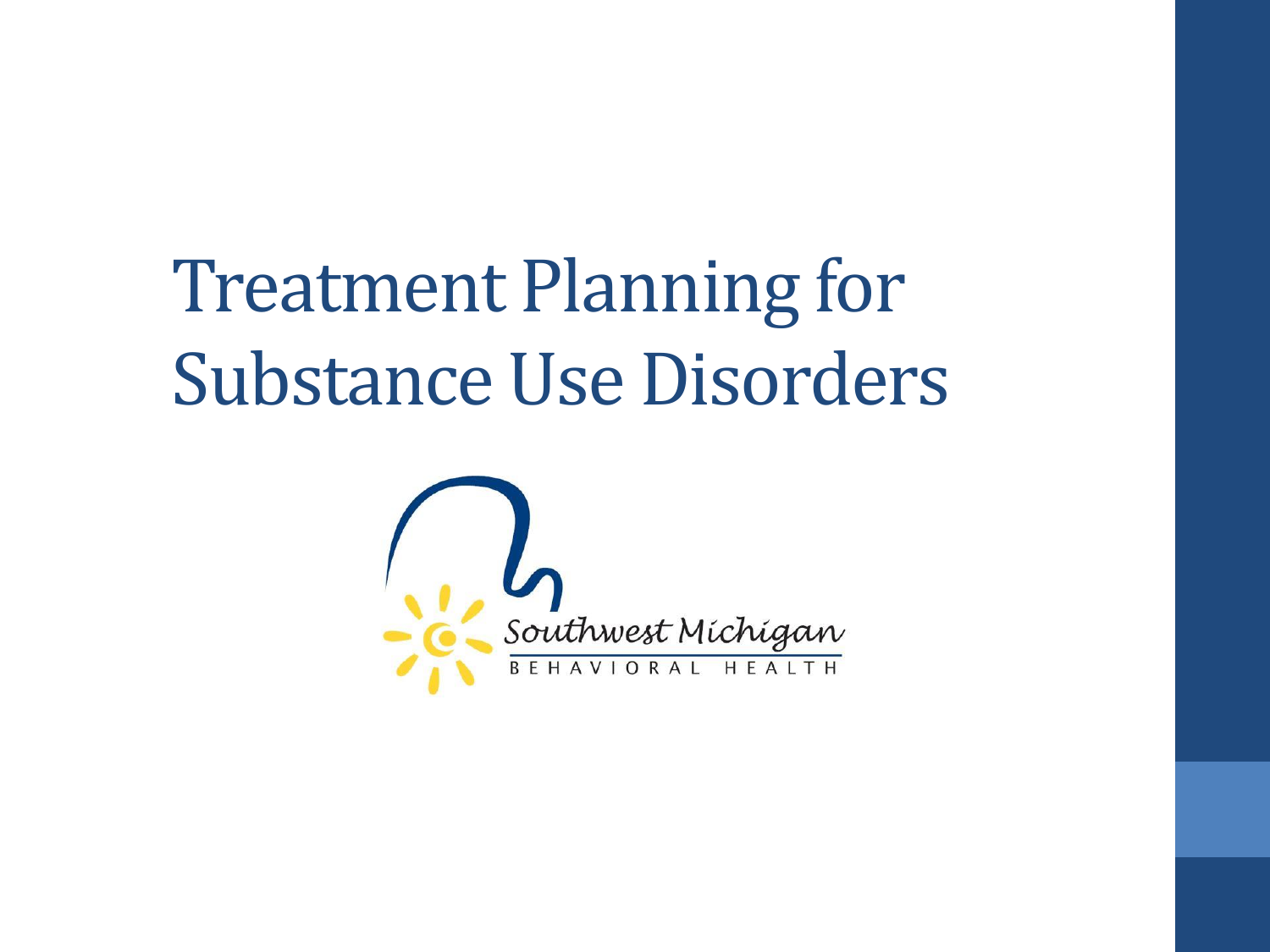#### What are Treatment Plans

A written document that:

- Identifies the customer's most important goals for treatment
- Describes measurable, time sensitive steps toward achieving those goals
- Is time-limited and reflects a mutually agreed upon, written agreement, between the clinician and the customer
- Serves as a bridge between assessment and treatment
- Is individualized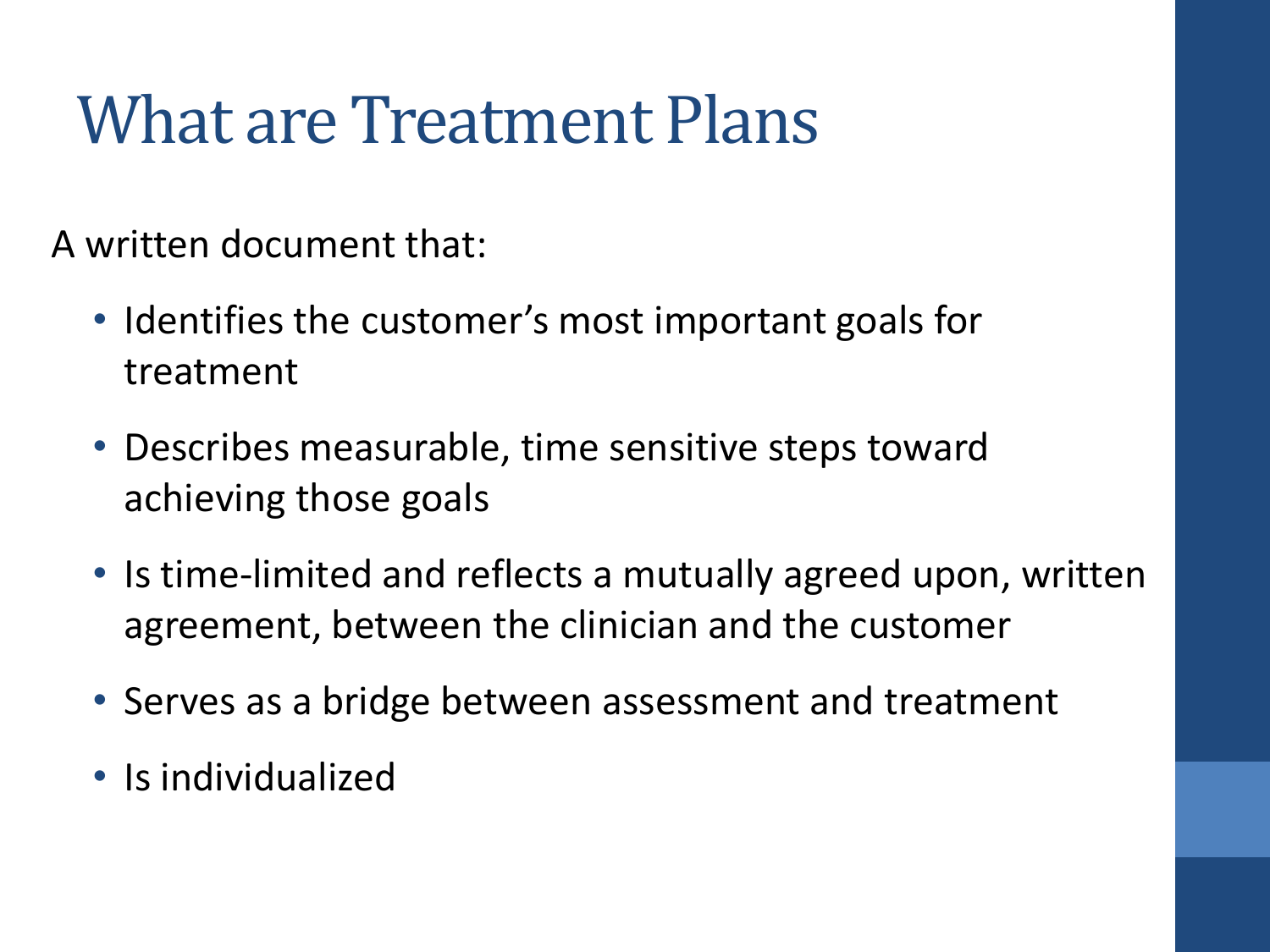#### Why are Treatment Plans important?

- Provides the customer a roadmap to the recovery process.
- Provides structure very important, especially for customer's who have experienced a chaotic lifestyle.
- Is outcome driven helping both the customer and clinician remain focused on the purpose of treatment.
- Having a well-written, individualized treatment plan that has been reviewed, approved, and signed by the customer is very important since we live in a litigious society.
- Treatment plans should be paired with thorough progress notes, addressing what has been accomplished during sessions, while incorporating the goals and objectives of the treatment plan.
- Indicates what services the funding body is purchasing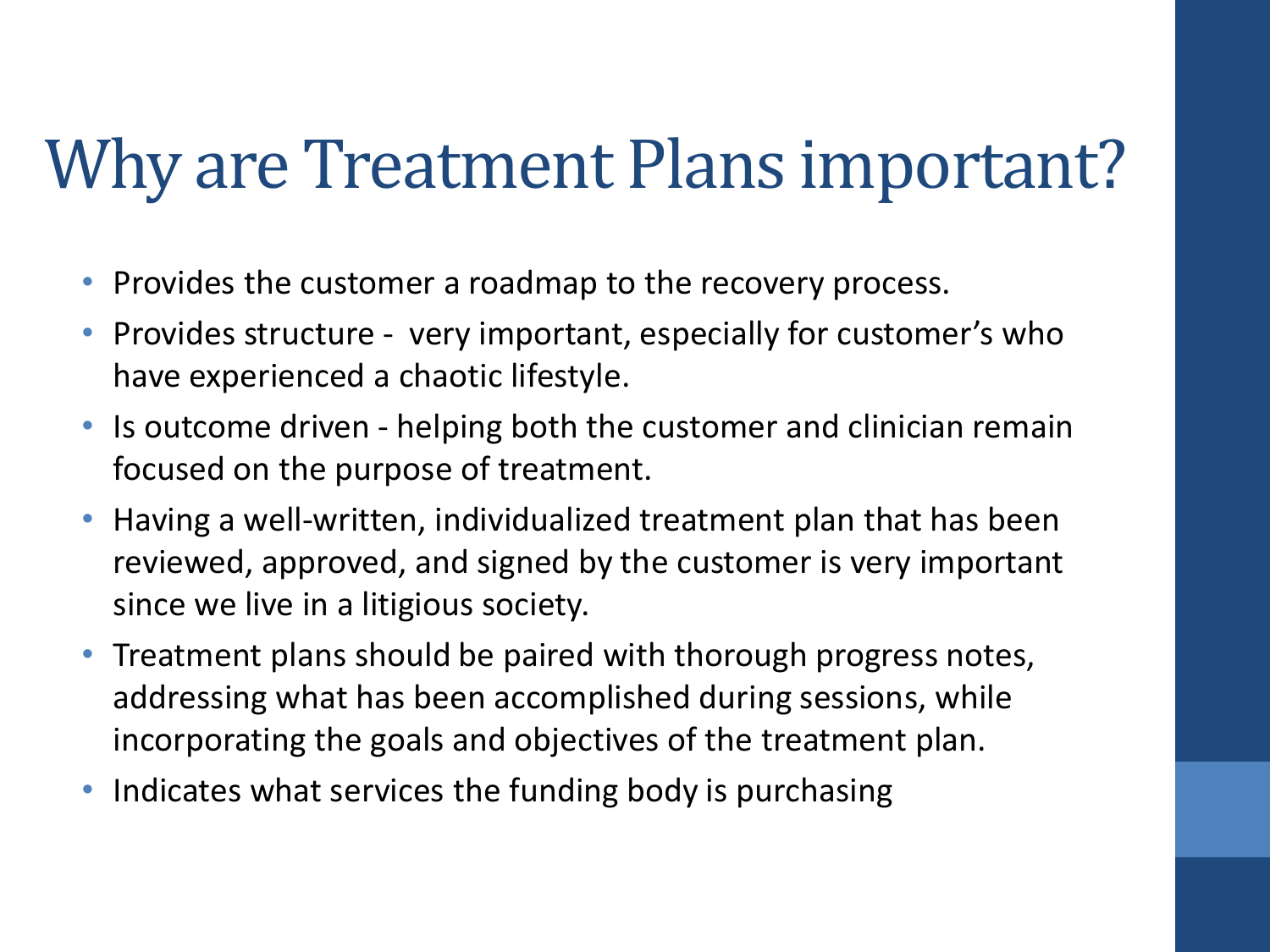## Developing a Treatment Plan

- "The foundation of any treatment plan is the data gathered in a thorough biopsychosocial assessment." Perkinson, R.P., & Jongsma, A.E., (1998)
- Assessing how substance use impacts all major life areas, such as, employment, legal, family, medical and financial, is a key piece in the development of treatment plans.
- Treatment Plans need to be tied to your ASAM
- If a client has significant issues identified on their ASAM, but there are no goals in this area on the treatment plan, this may be a flag that client is not receiving appropriate care.
	- For example: if a client is concerned about social environment and whether or not they and their children will be safe that night, they are not in a position to respond to even the best therapeutic interventions targeted at relapse triggers.
- After gathering the clinical information mentioned above, the goals and objectives are developed into an individualized plan through a logical series of steps that build on one another: Problem Statement, Goal, Objectives, and Interventions.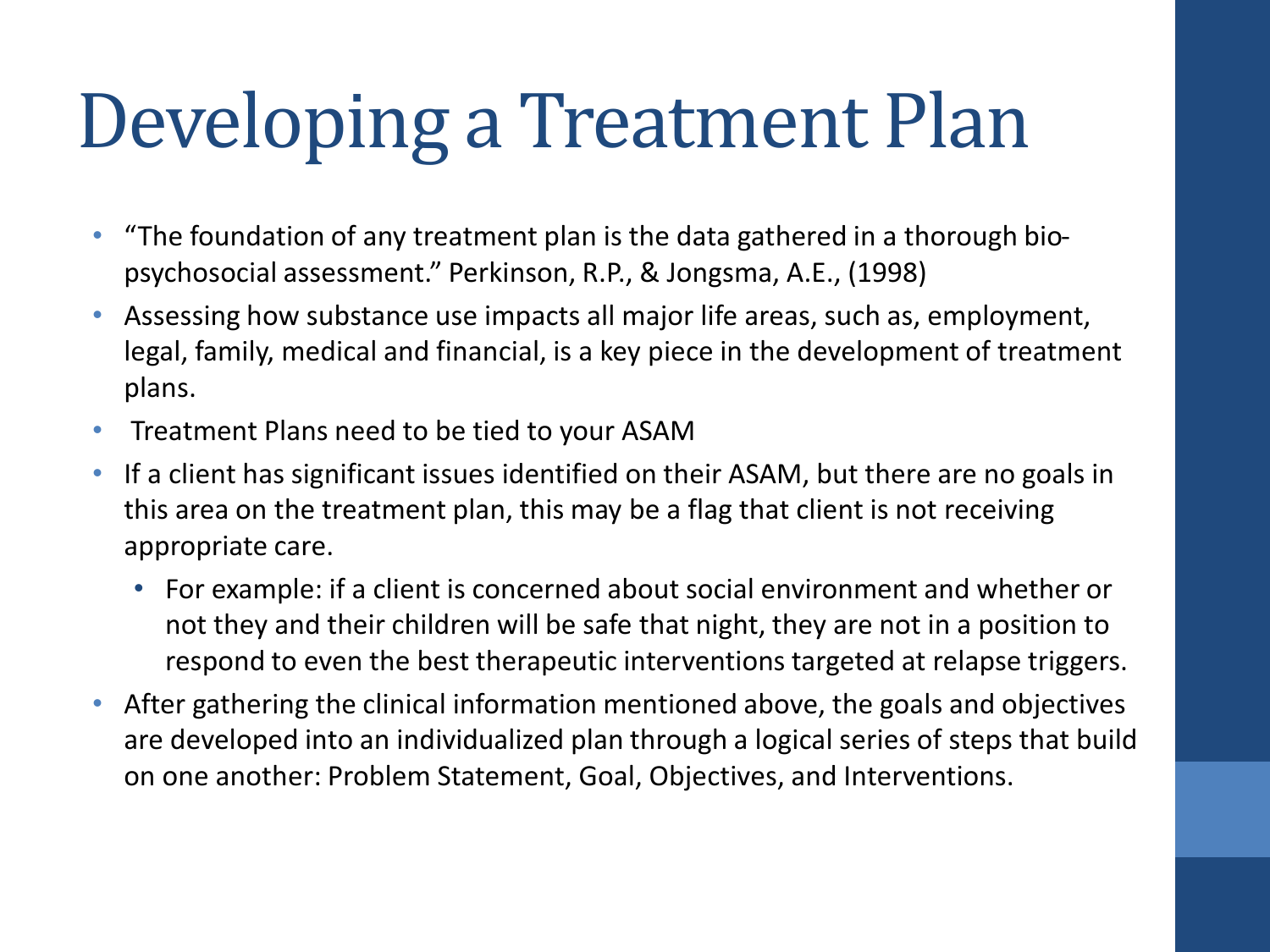### Identifying Problem(s)/Developing Problem Statements

- Problem statements are based on information gathered during the assessment.
- A brief clinical statement of a condition that the customer needs treatment.
- Look at the most significant issues present in the customer's life (substance use will show up as primary and secondary problems may also surface, such as, ADHD, impulsivity, anxiety).
- Identify the problems that are most acute or troubling to the customer's functioning and balance this with what is most important to the customer.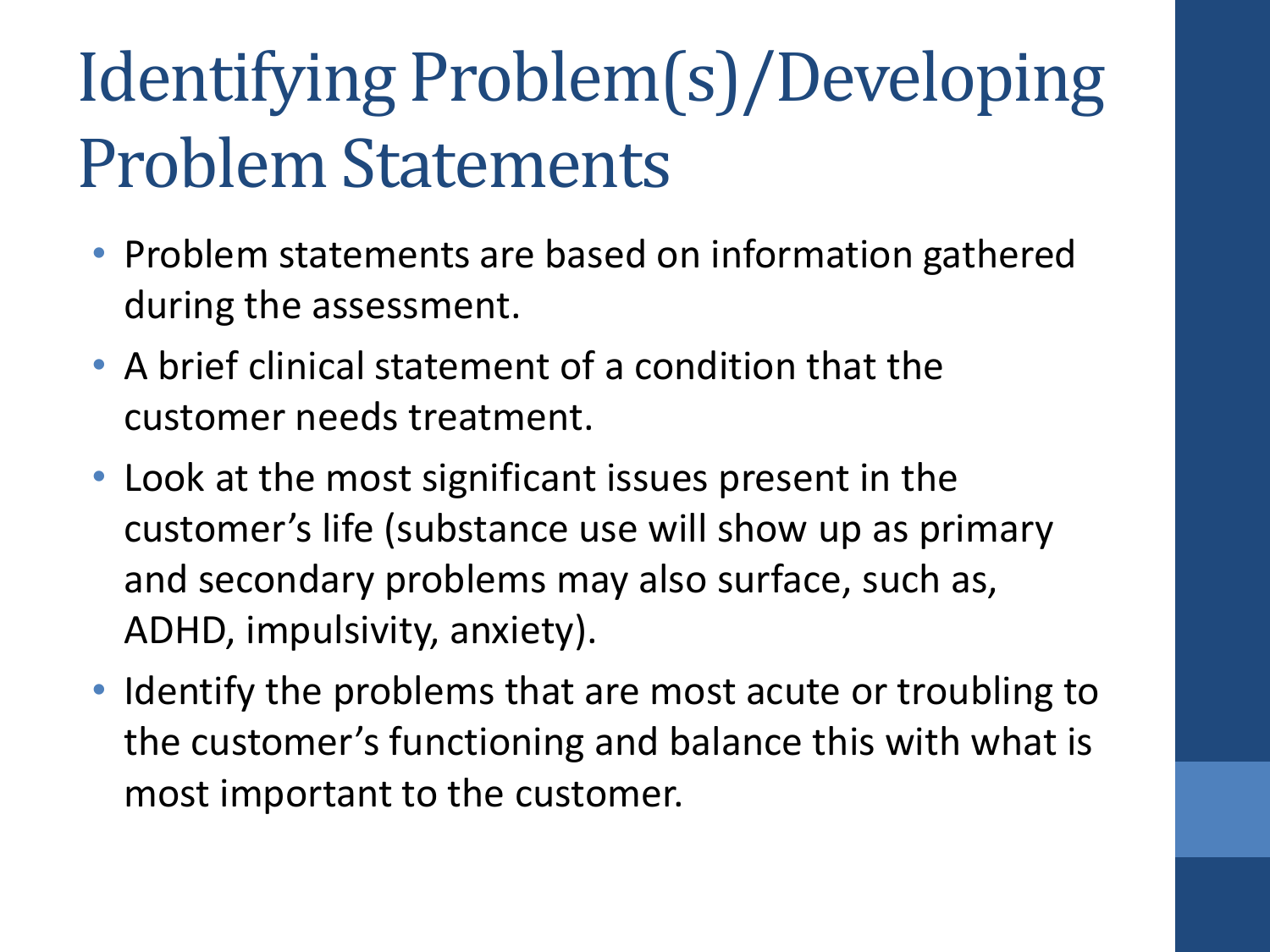### Identifying Problem(s)/Developing Problem Statements (cont.)

- An effective treatment plan will address a *few selected problems*, otherwise, the direction and focus of treatment gets lost.
- Problem statements should be related to customer's diagnosis (ex: if they have no mental health diagnosis, should they be attending a co-occurring group).
- Review the DSM-5 for diagnostic criteria and codes.
	- The concepts of mild, moderate and severe for substance use disorders are different so if you have not begun this process, you are strongly encouraged to do so.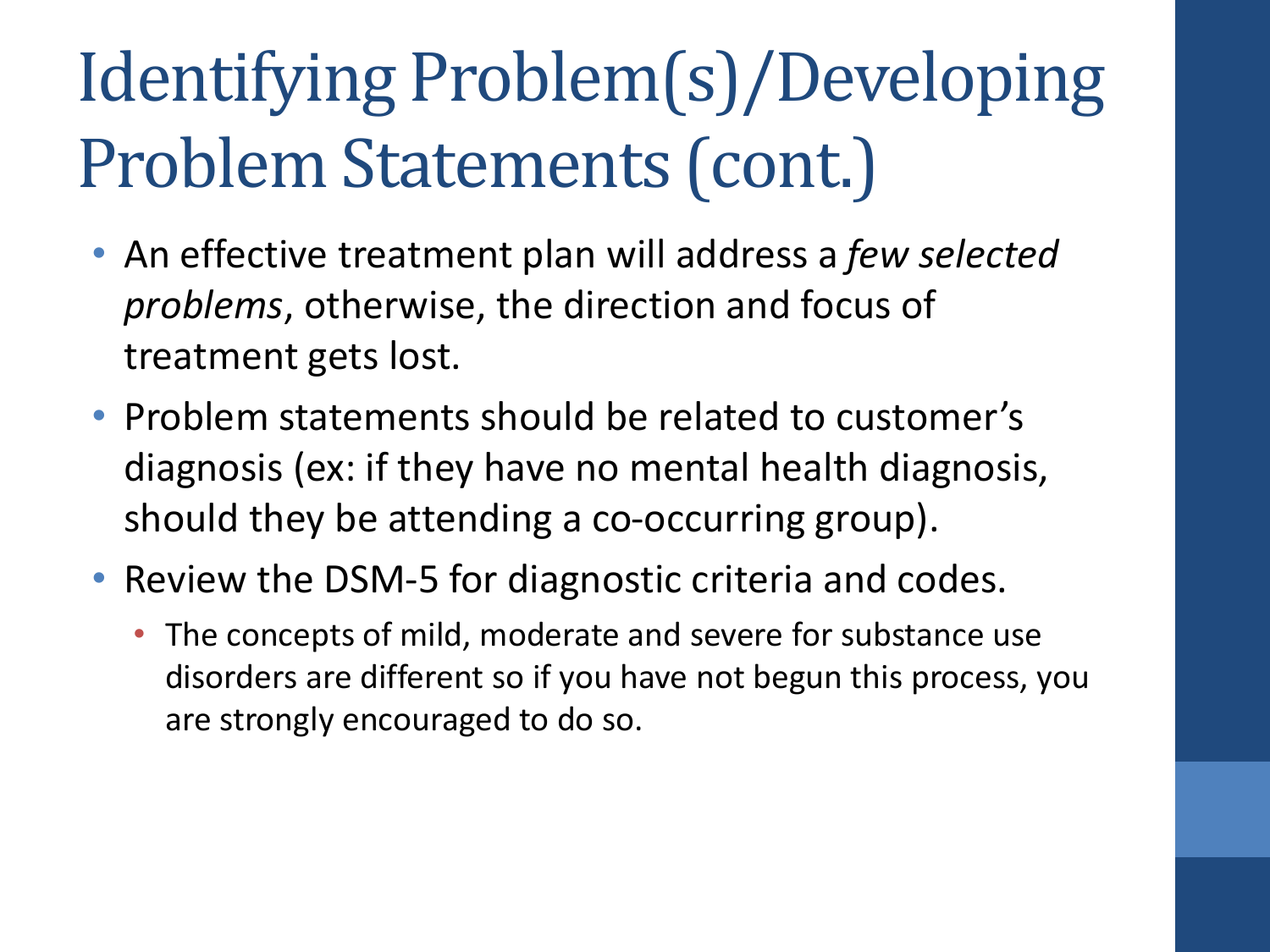# Creating a Goal

- A brief clinical statement of the condition you expect to change
- Tied to the assessment and problem statement
- Set broad goals in order to replace dysfunctional behaviors with healthier ones (think long term).
- Goals are based on the problem statements and reasonably achievable in the active treatment phase
- At least one goal should relate to an SUD condition and treatment
- Goals and objectives are often confused in treatment plans so keep in mind there is a difference.
	- If you can see the customer do something (i.e.-complete a journal entry, attend AA, etc.) then it is an objective.
	- If you can't see a customer do something (i.e.-reduce anxiety, accept powerlessness) it is a goal.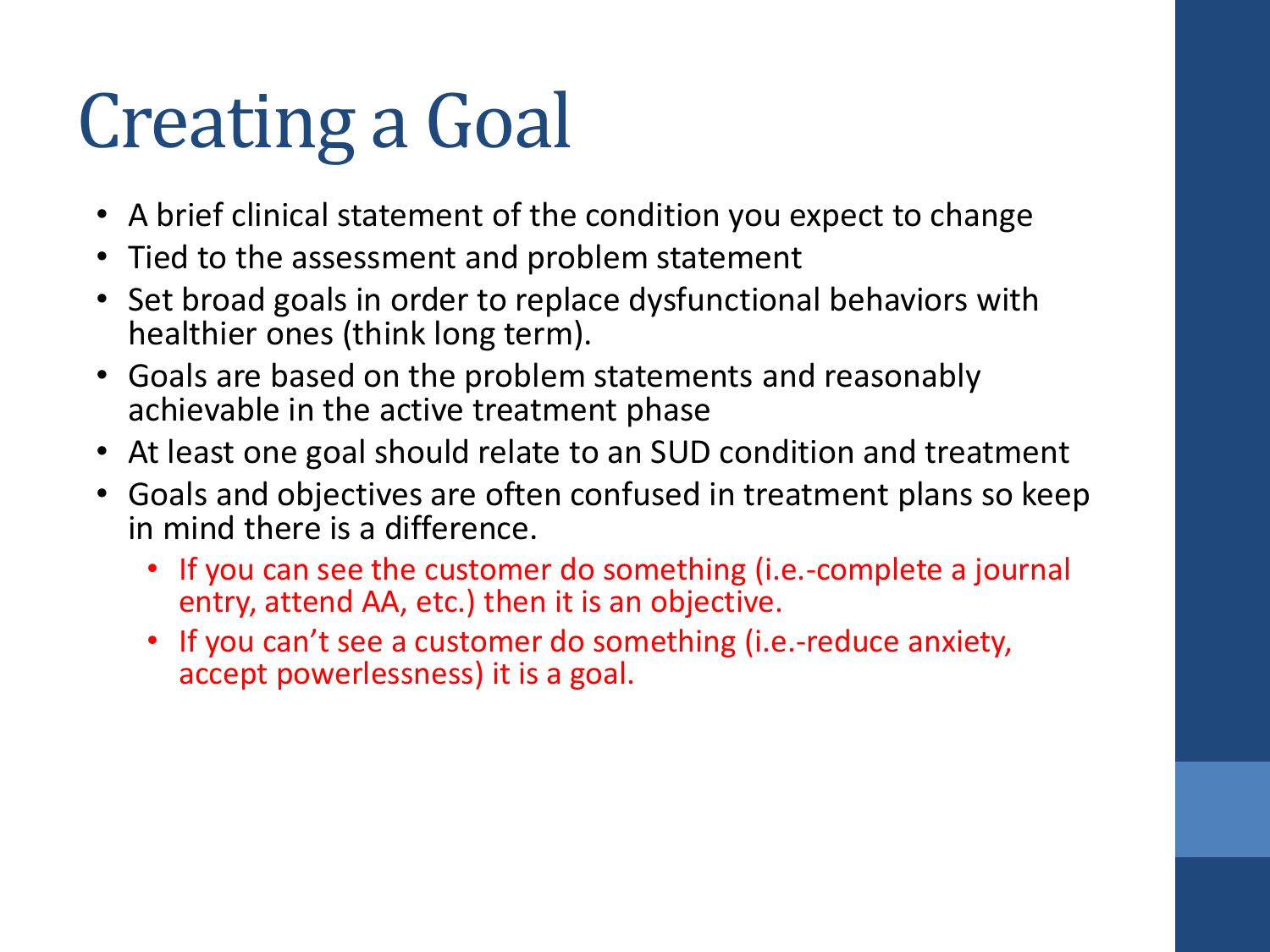# Creating Objectives

- Objectives are what the client will do to meet those goals (think skill development).
- Objectives (visible) must be stated in behaviorally measurable language and it should be very clear when the customer has completed the objectives.
- Should be stated so clearly that almost anyone would know when he or she saw it.
- Objectives are the **skills developed** by the customer and, when accomplished, will result in the achievement of the long-term goal.
- Each objective should include a target end date for completion. The objective end dates located in the treatment plan should not exceed the authorization request end dates submitted to SWMBH (or your local process for a subcap county).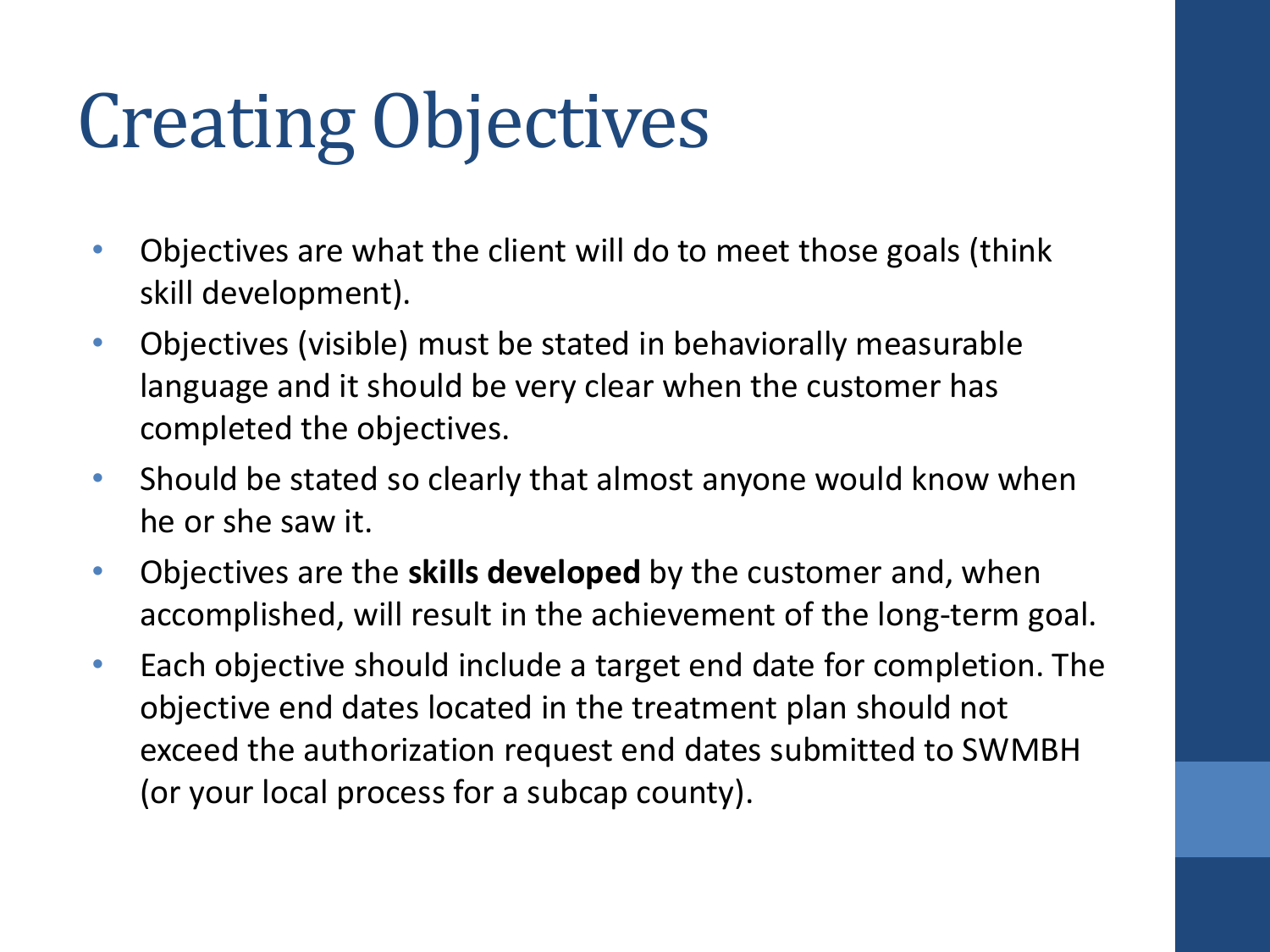## Think SMART with Objectives

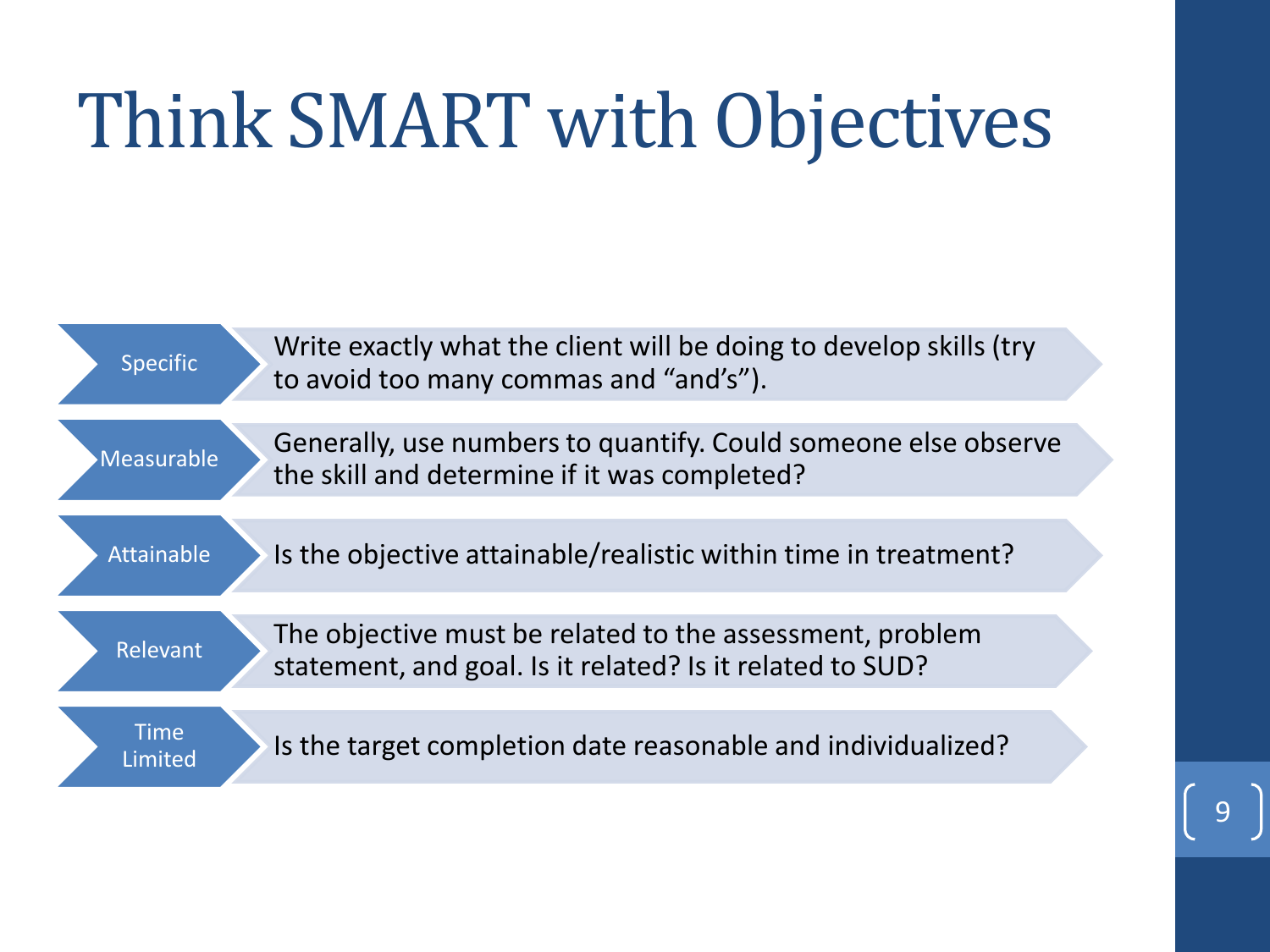## Are these SMART?

Objectives:

- To develop healthy coping skills
- Client will participate in individual and group counseling regularly
- Comply with the court by completing the program

10

- Develop a support system
- Learn about addiction
- Develop a sober lifestyle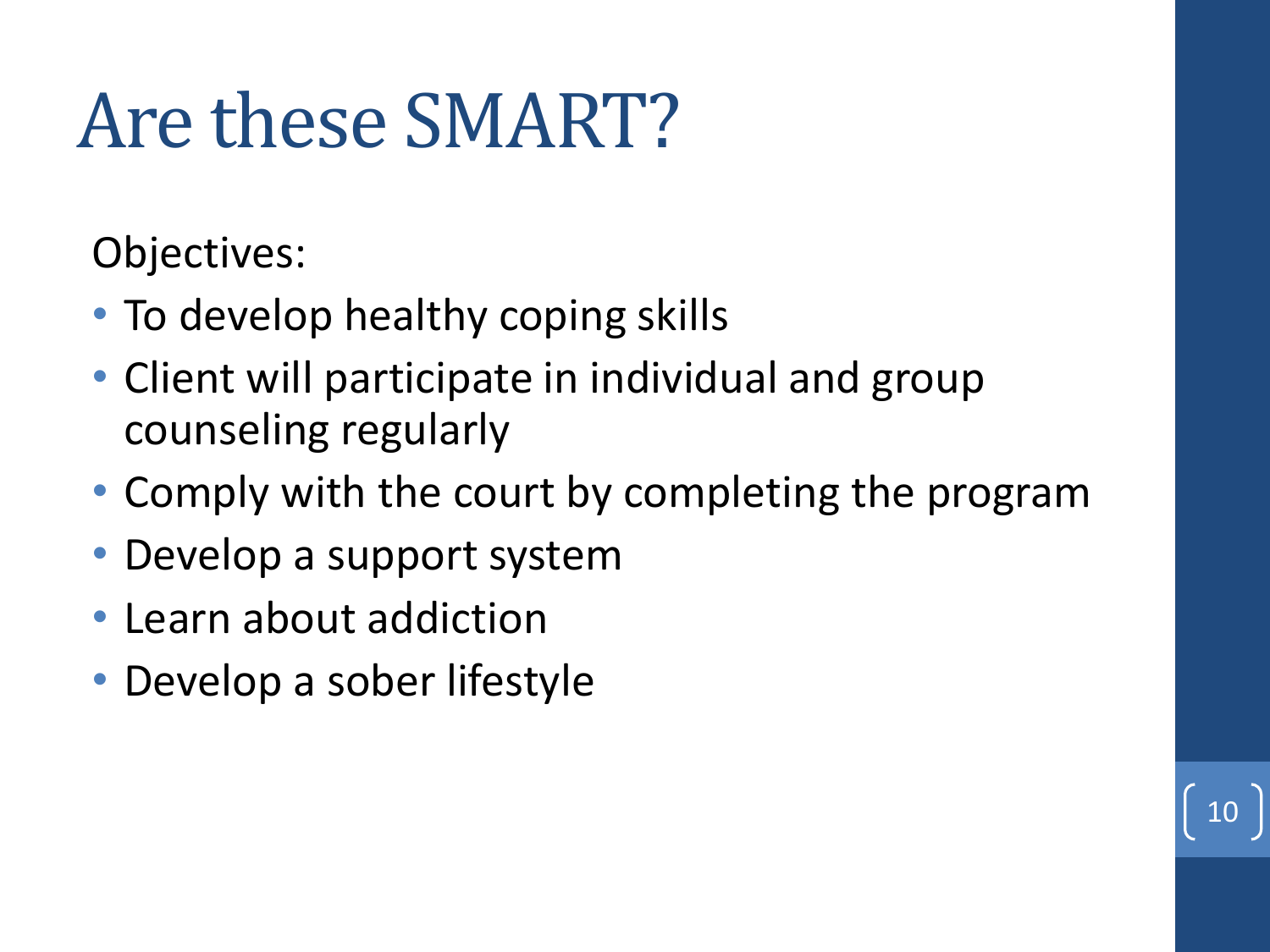### Interventions

- "Interventions **are actions of the clinician** designed to help the patient complete the objectives." Perkinson, R.P., & Jongsma, A.E., (1998)
- What you do, as the clinician, to help the customer complete the objective.
- Should also be written in a measurable way
- Services can be considered a form of an intervention (IOP, case management, outpatient, peer services, etc.).
- If you're using EBP's, this is where they should be documented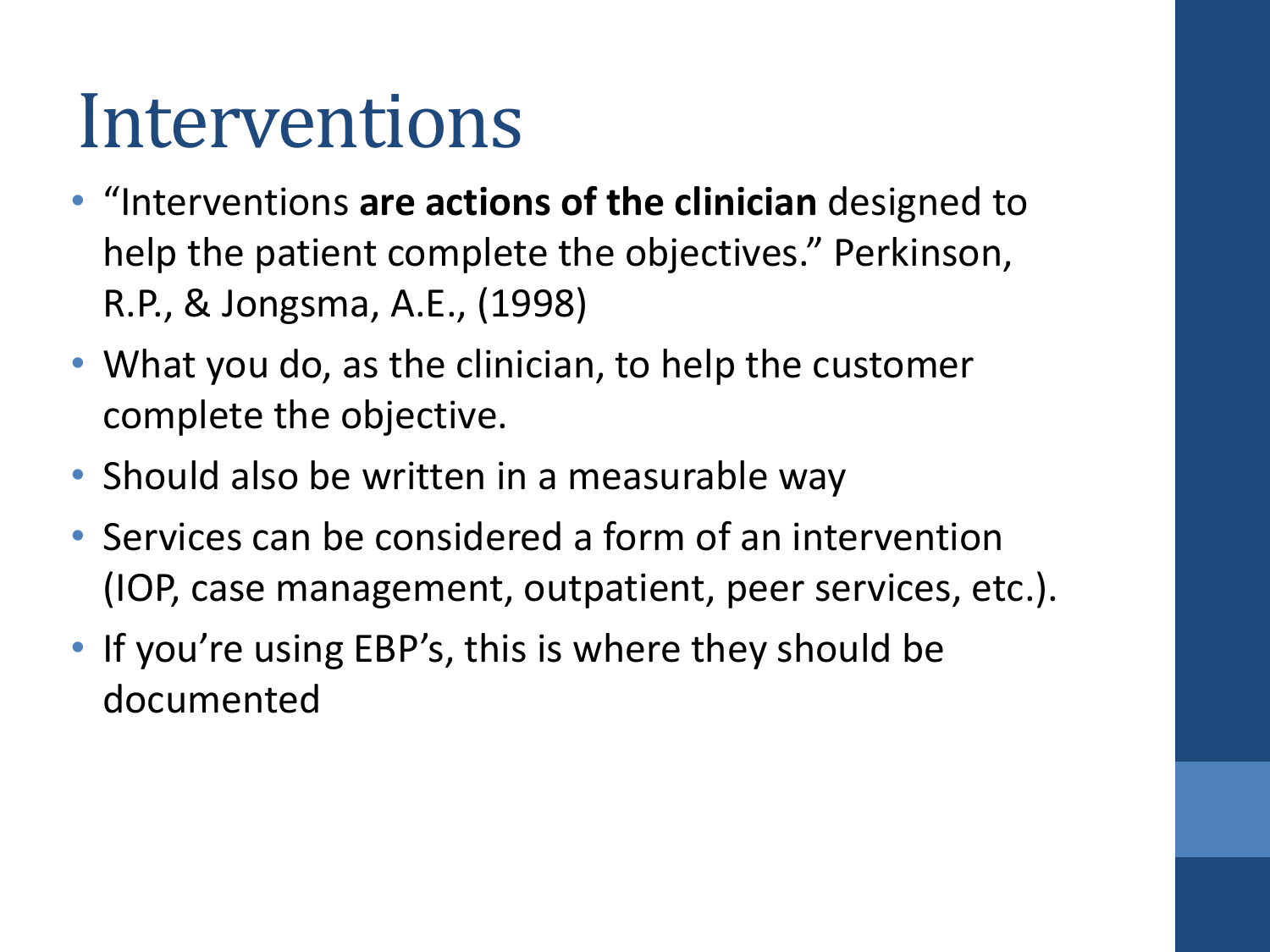## Check your work

Before you have the customer sign…

- Is your goal related to your assessment?
- Do you have at least one SUD treatment goal?
- Are your objectives SMART and do they relate to the goal?
- Are your time frames reasonable and not just matching your authorization?
- Have you described your interventions in a way that accounts for the good work you are doing?
- Do you have more than one goal that accounts for the needs of the client (treatment, case management, etc.).
- Is the tx plan signed?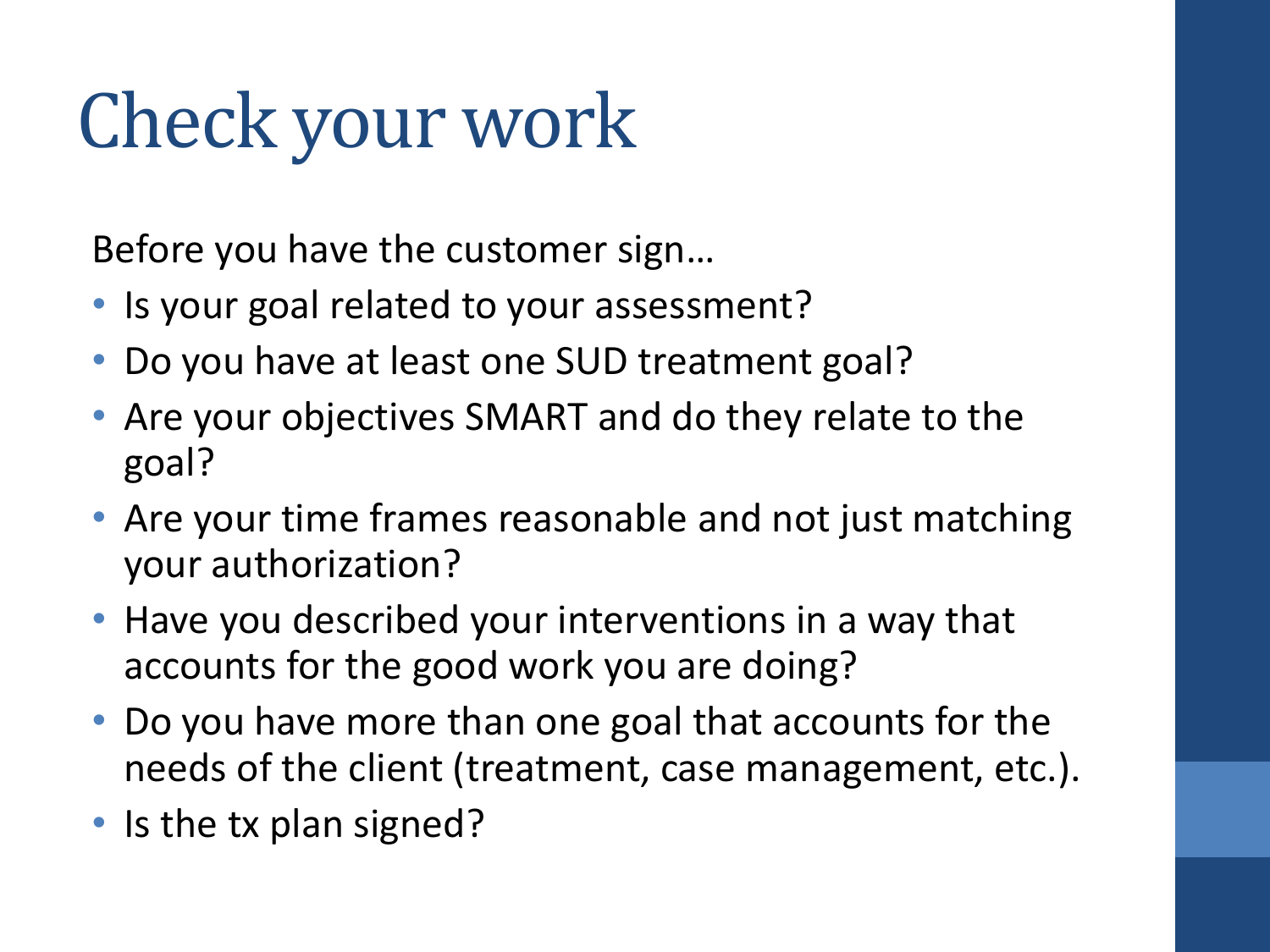# Why is all this necessary?

In addition to the good clinical reasons above which assure the best care for the people we serve…

- All of our dollars come from the Federal Government and originate from the Balanced Budget Act.
- This comes with a strict set of regulations
- Good clinical practice dictates WHAT you do but the BBA and Medicaid rules dictate HOW you document it.
- We are accountable to the taxpayers for all of the dollars we spend.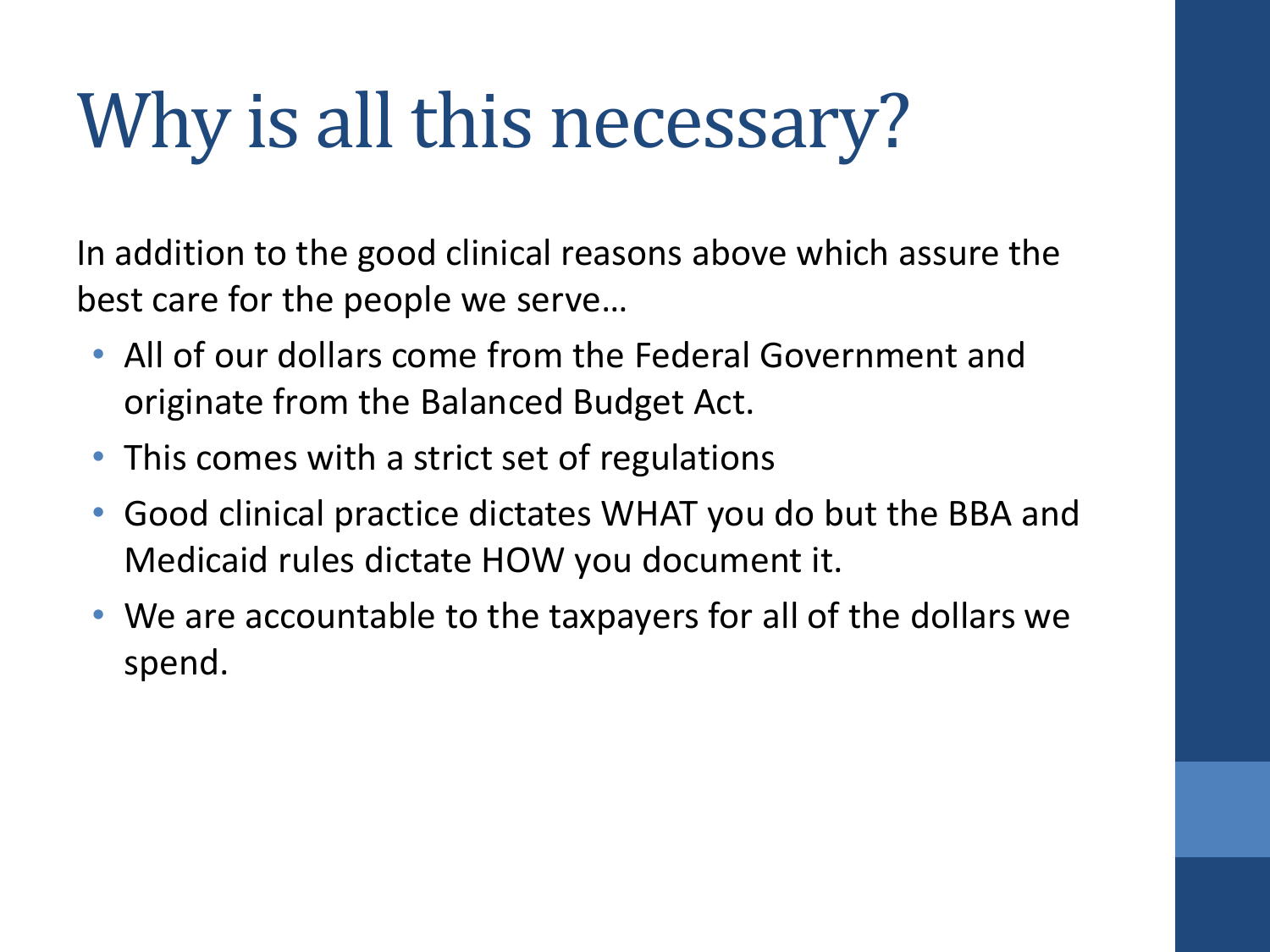### Medicaid Manual

- The document that identifies the needs and goals of the individual beneficiary and the medical necessity, amount, duration, and scope of the services and supports to be provided. For beneficiaries receiving mental health or developmental disabilities services, the individual plan of services must be developed through a person-centered planning process
- **Medical Necessity** Determination that a specific service is medically (clinically) appropriate, necessary to meet needs, consistent with the person's diagnosis, symptomatology and functional impairments, is the most cost-effective option in the least restrictive environment, and is consistent with clinical standards of care. Medical necessity of a service shall be documented in the individual plan of services.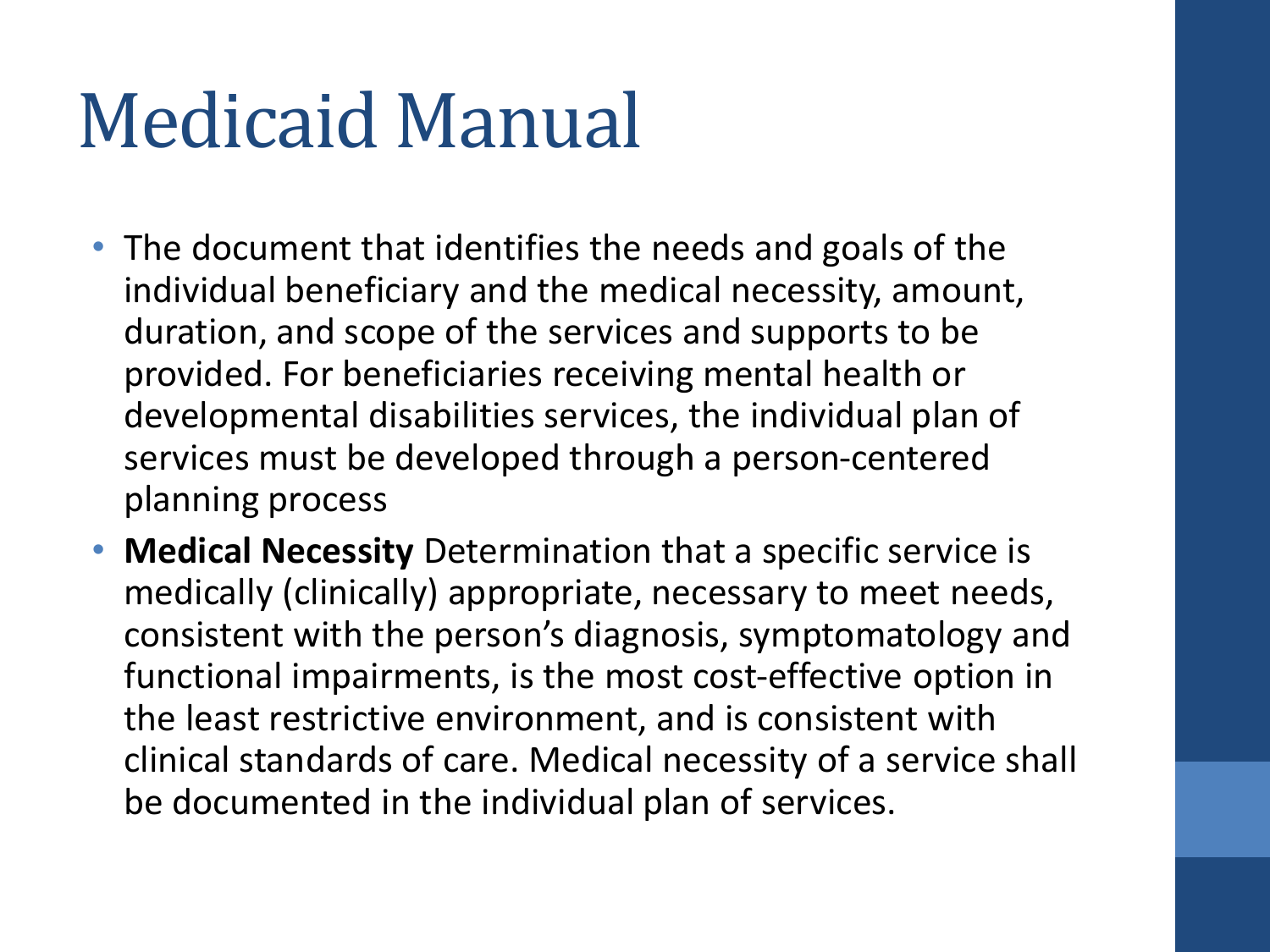# Treatment Plan Updates / Progress Reviews

- Updates should be completed when a customer completes a goal, requires a different level of care, or something significant occurs that requires an adjustment in the treatment plan.
- ASAM should also be updated during this time to account for any changes to the treatment plan.
- Progress reviews should include enough *narrative* to support any requested change in level of care, describe customer's progress towards current goal, and rationale for any continued goals/objectives.
- Treatment Plans will be reviewed at least every 90 days

(Michigan Administrative Rules: R 325.14705).<br>(3) Review of, and changes in, the treatment plan shall be recorded in the client's case record. The date of the review of change, together with the names of the individuals involved in the review, shall also be

recorded. A treatment plan shall be reviewed at least once every 90 days by the program director or his or her designee.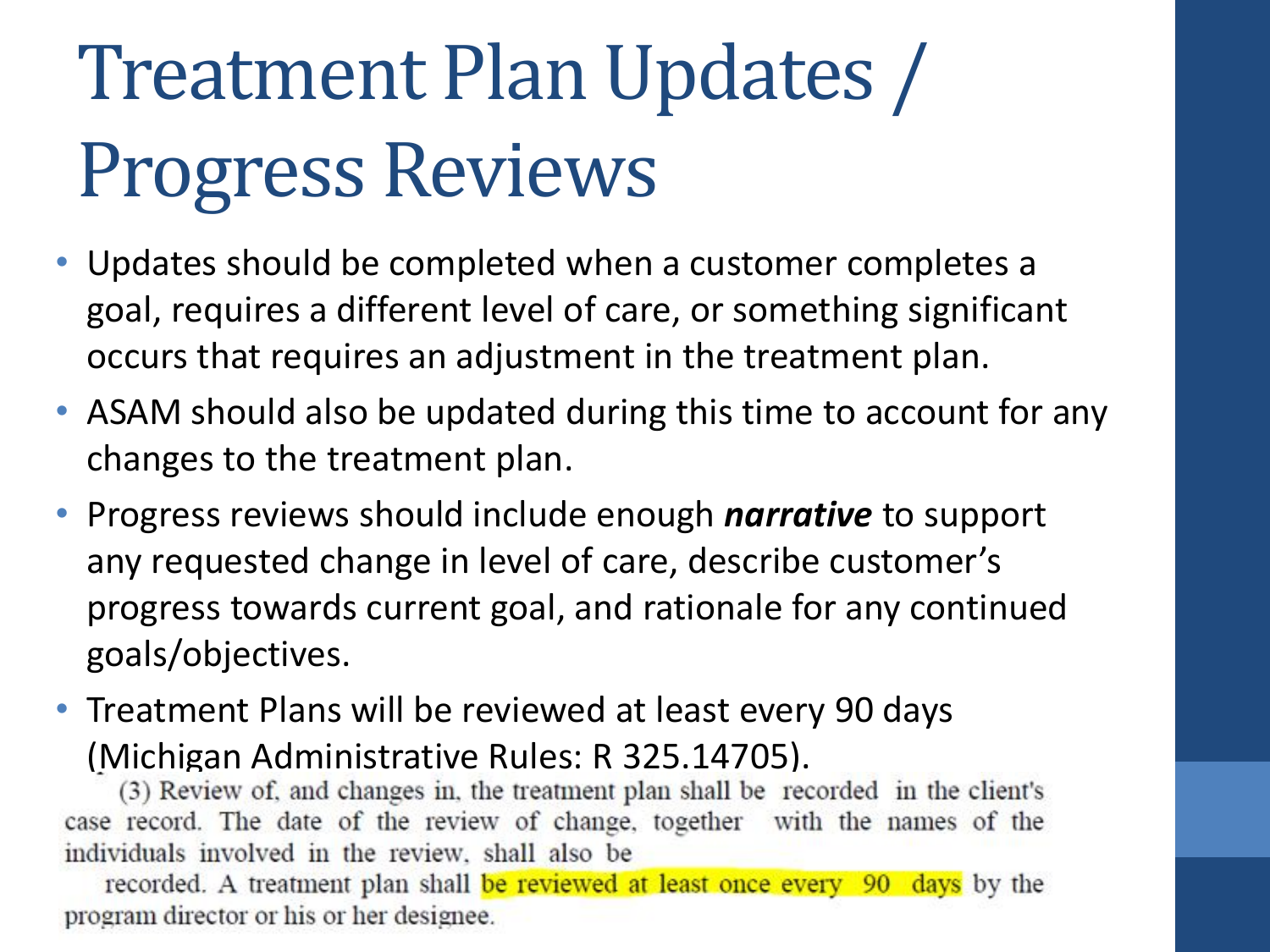## Sample Treatment Plan

#### **Example 1**

**Problem:** "Using drugs has caused too many problems in my life."

Goal #1: "I want to stop using drugs and figure out how not to relapse anymore"

**Objective #1:** Write a detailed chemical use history describing treatment attempts and the specific situations surrounding relapse.

Objective Established: 1/9/15 Targeted Completion: 2/28/15 Completed on: **Objective #2:** List triggers that may lead to relapse Objective Established: 1/9/15 Targeted Completion: 3/31/15 Completed on: **Objective #3:** Develop a written relapse prevention plan

Objective Established: 4/30/15 Targeted Completion: 5/30/15 Completed on:

**Interventions.** Clinician will have the customer write a chemical use hx, describing their attempts at recovery. Clinician will provide education about high risk situations, facilitate identification of triggers and assist customer is in completing a relapse prevention plan. Interventions will be provided during individual sessions.

Frequency: 60 minutes per week

Duration: 4 months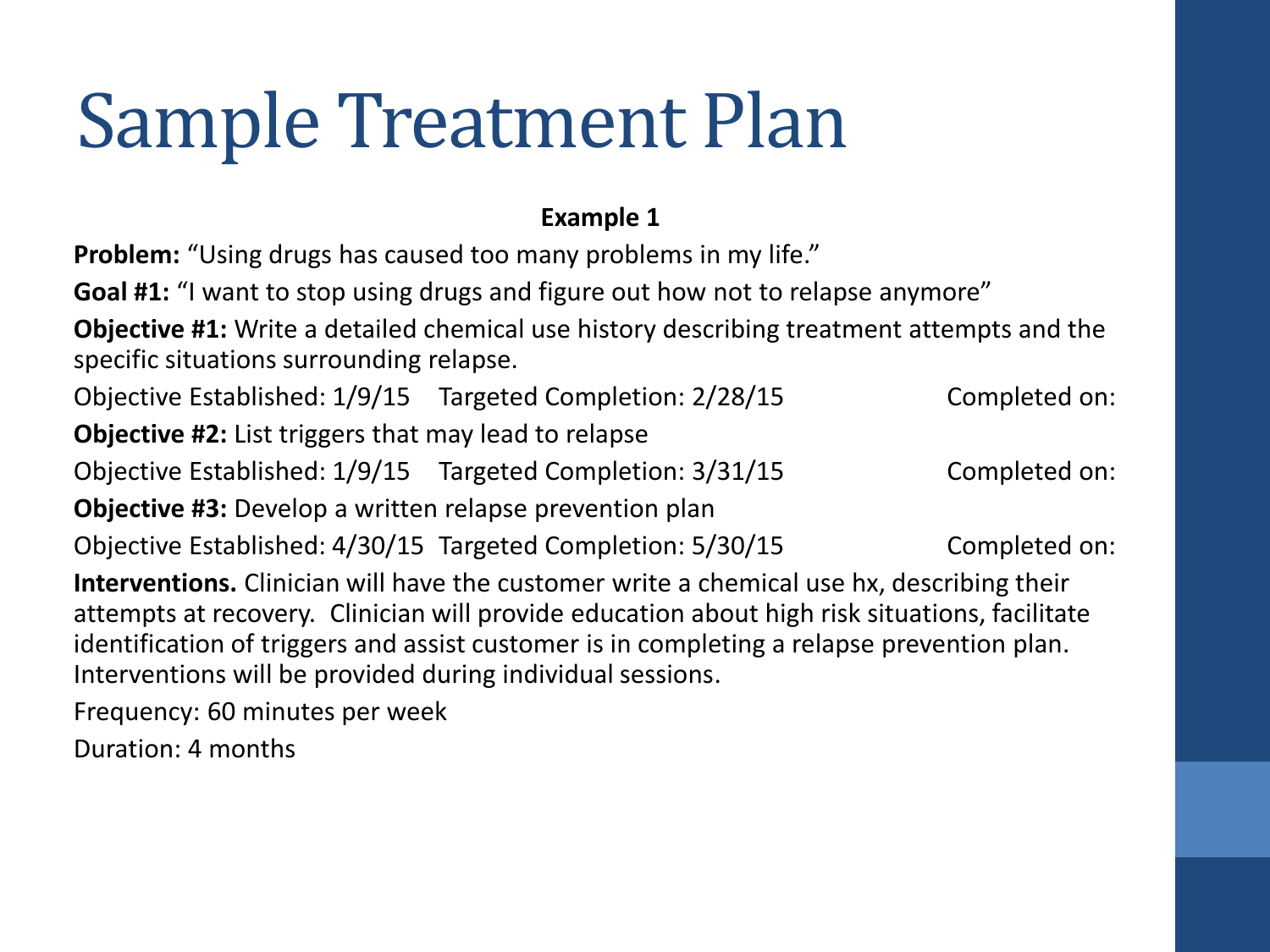## Sample Treatment plan Cont.

#### **Example 2**

**Problem**: "I will lose my family if I do not stop drinking"

**Goal #2**: Begin to resolve family conflict while maintaining a program free of substance use.

**Objective #1**: In session, verbalize an understanding of how family conflicts led to substance use and substance use led to family conflict and complete a worksheet to review with family.

Objective Established: 1/9/15 Targeted Completion: 3/15/15 Completed On: **Objective #2**: Identify three non using friends to socialize with.

Objective Established: 1/9/15 Targeted Completion: 5/30/15 Completed On: Objective #3: Identify high stress situations with family that might lead to drinking Objective Established: 1/9/15 Targeted Completion: 2/1/15 Completed On: **Intervention**: Clinician will explore relationship between substance use and family conflict during individual sessions using motivational interviewing and cbt; clinician will assist client with expanding social support that includes non using friends.

Frequency: weekly 60 minute individual sessions

Duration: 4 months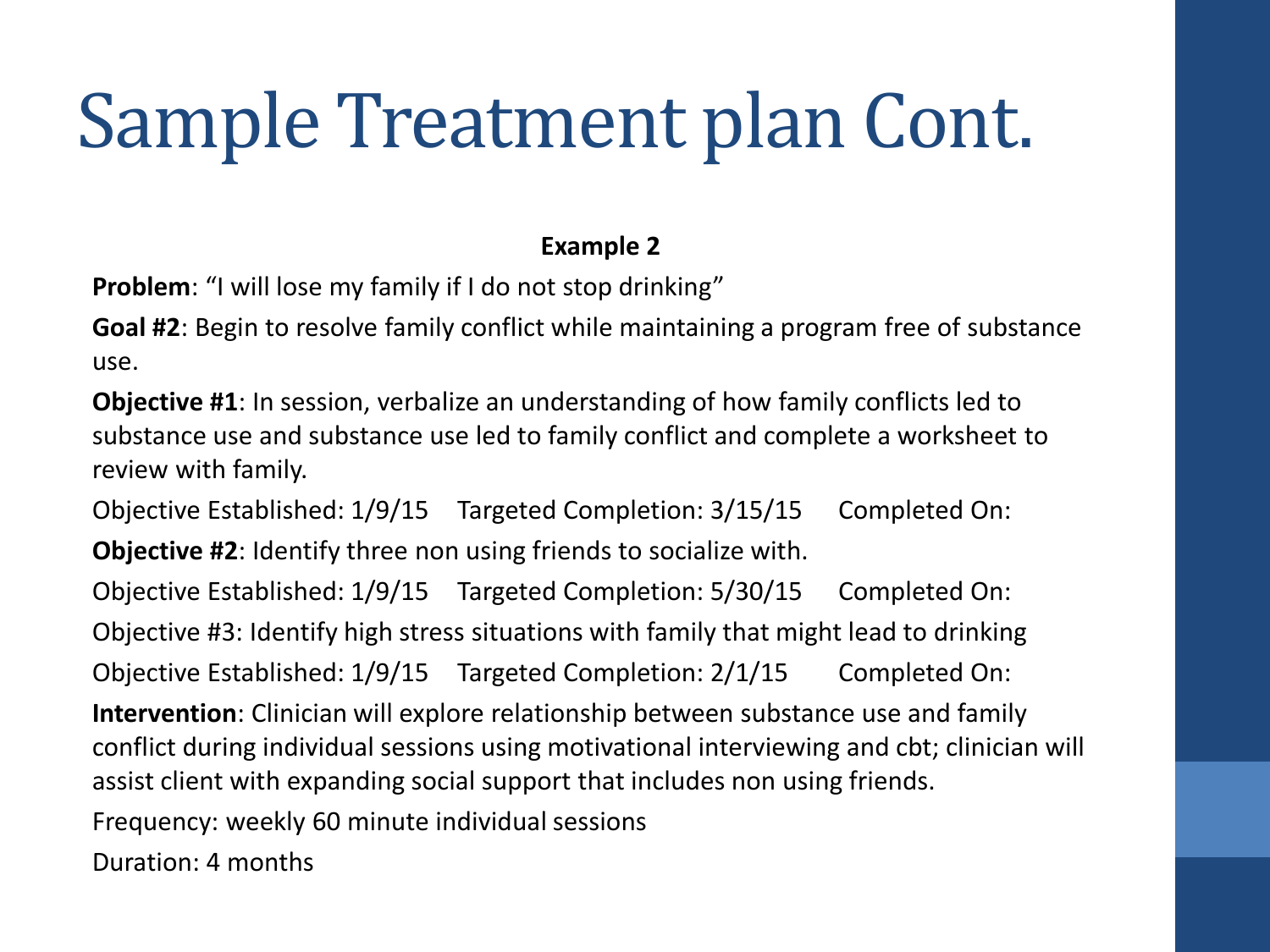## Sample Treatment plan Con't.

#### **Example 3**

**Problem:** ""I'm addicted to drugs; it's something that's controlling my life" **Goal #2**: "I have to figure out a way to make recovery work" **Objective #1:**Client will identify triggers that can lead to relapse Objective Established: 3/9/15 Targeted Completion: 4/9/15 Completed On: **Objective #2**: Client will learn new ways to cope with high risk situations as evidenced by... Objective Established: 3/9/15 Targeted Completion: 6/30/15 Completed On: **Objective #3:** Client will expand social support by identifying activities that are substance free

Objective Established: 3/9/15 Targeted Completion: 5/1/15 Completed On:

**Intervention**: Clinician will assist in identifying triggers, educating client about high risk situations, and address potential ambivalence through the use of MI and CBT; clinician will assist client with expanding social support that includes non using friends, generating ideas for social activities, and educate client about the benefits of a healthier lifestyle.

Frequency: weekly 60 minute individual sessions

Duration: 3 months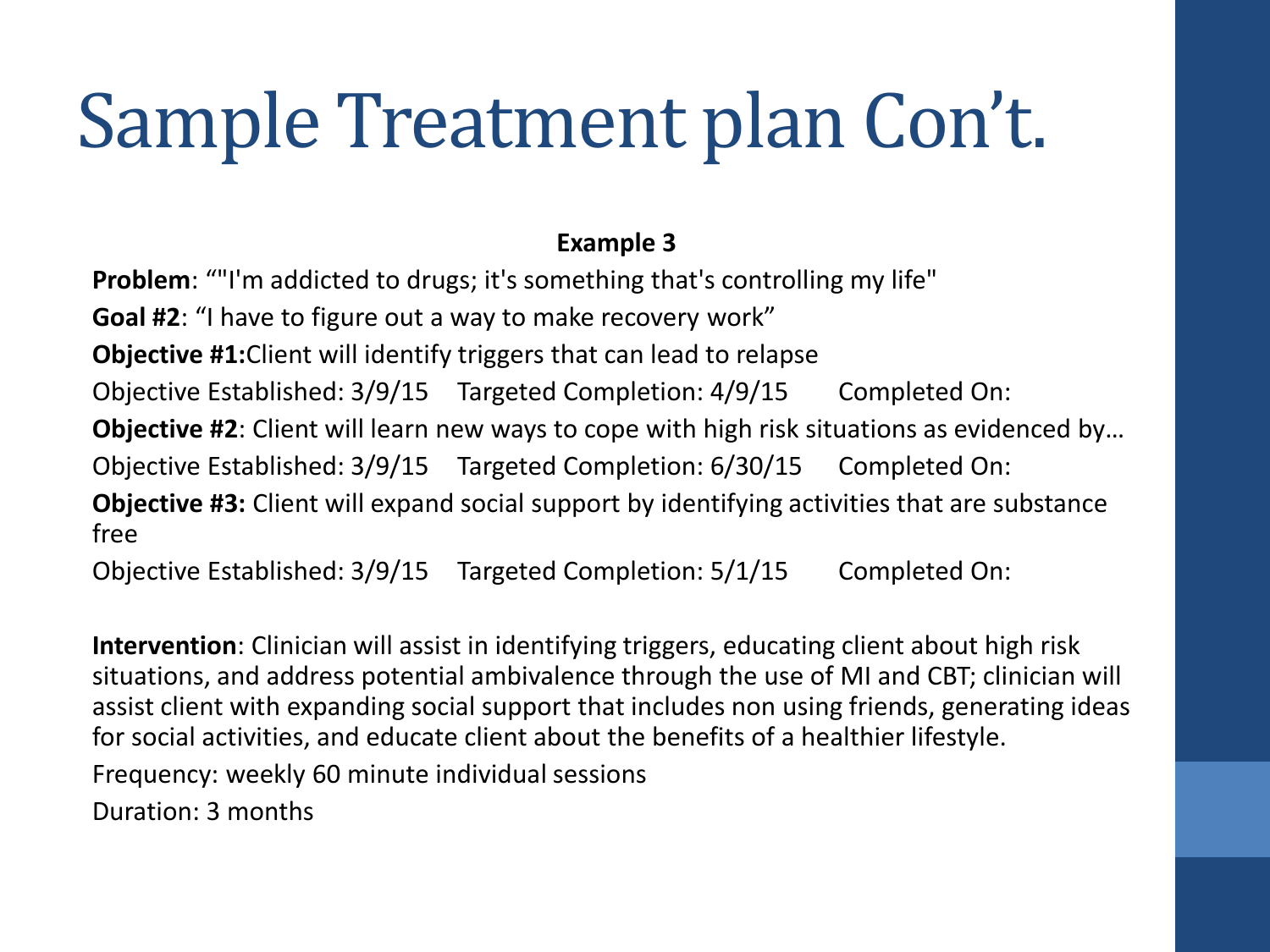## Sample Treatment plan Con't. (Case Mgt)

#### **Case Management goal**

**Problem:** "I have been isolating so I would like to get out into the community and meet new people who are clean and sober."

**Goal #3:** Participate in community events and establish healthy relationships with non-using peers.

**Objective #1:** Attend recovery activities as evidenced by reporting at least three positive recovery supportive relationships.

Objective Established: 1/9/15 Targeted Completion: 3/30/15 Completed on: **Objective #2:** Obtain a list of community events with dates, times and locations of recovery supportive activities.

Objective Established: 1/9/15 Targeted Completion: 4/30/15 Completed on: **Objective #3:** Discuss with case manager any barriers present to participating in community activities (e.g. AA, NA, Smart Recovery)

Objective Established: 1/9/15 Targeted Completion Date: 4/30/15 Completed on: **Intervention:** Case Manager will monitor attendance at recovery events, link/refer customer to appropriate resources, and assist customer in resolving potential barriers such as transportation or daycare

Frequency: Weekly 45 minutes

Duration: 3 months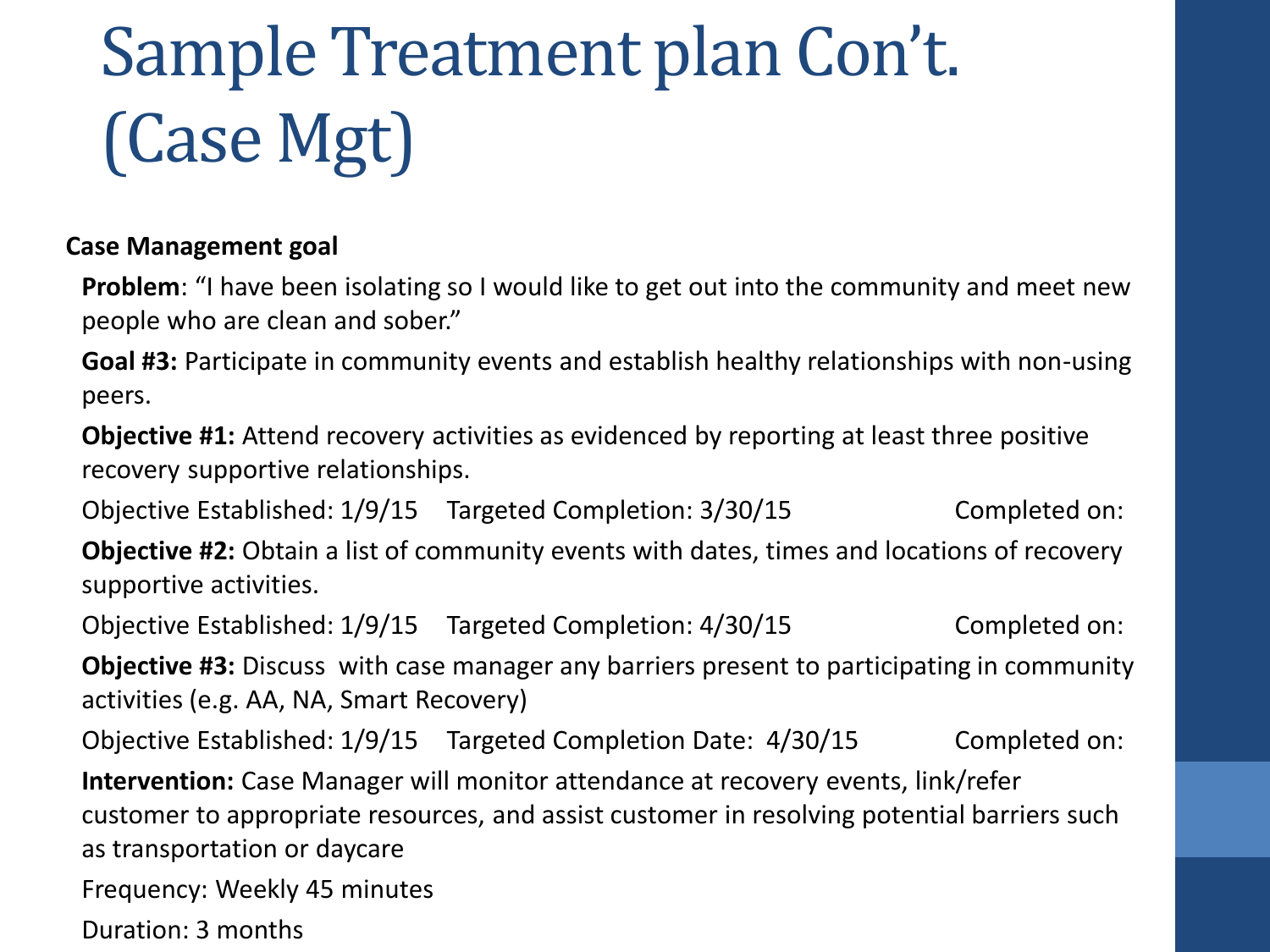#### Sample Treatment plan Con't.

#### **Peer Recovery Coach goal**

**Problem:** "I have not been to the doctor in a very long time because I have been so addicted to drugs. I need to get to the Family Health Center."

**Goal #4:** Establish a relationship with a primary care physician.

**Objective #1:** Customer will identify local physicians that are currently taking new patients and schedule an appt.

Objective Established: 1/9/15 Targeted Completion: 1/31/15 Completed on:

**Objective #2:** Customer will use honest communication skills while discussing substance use history with physician as evidenced by prescription history and signed releases.

Objective Established: 1/9/15 Targeted Completion: 1/31/15 Completed on:

**Objective #3:** Customer will attend scheduled appointments with medical professionals

Objective Established: 1/9/15 Targeted Completion: 5/30/15 Completed on: **Intervention**: Peer Recovery Coach will provide information on health resources, teach skills about communicating health and substance use history to medical staff, and assist customer in developing a daily calendar for medical appointments.

Frequency: 45 minutes per week Duration: 4 months